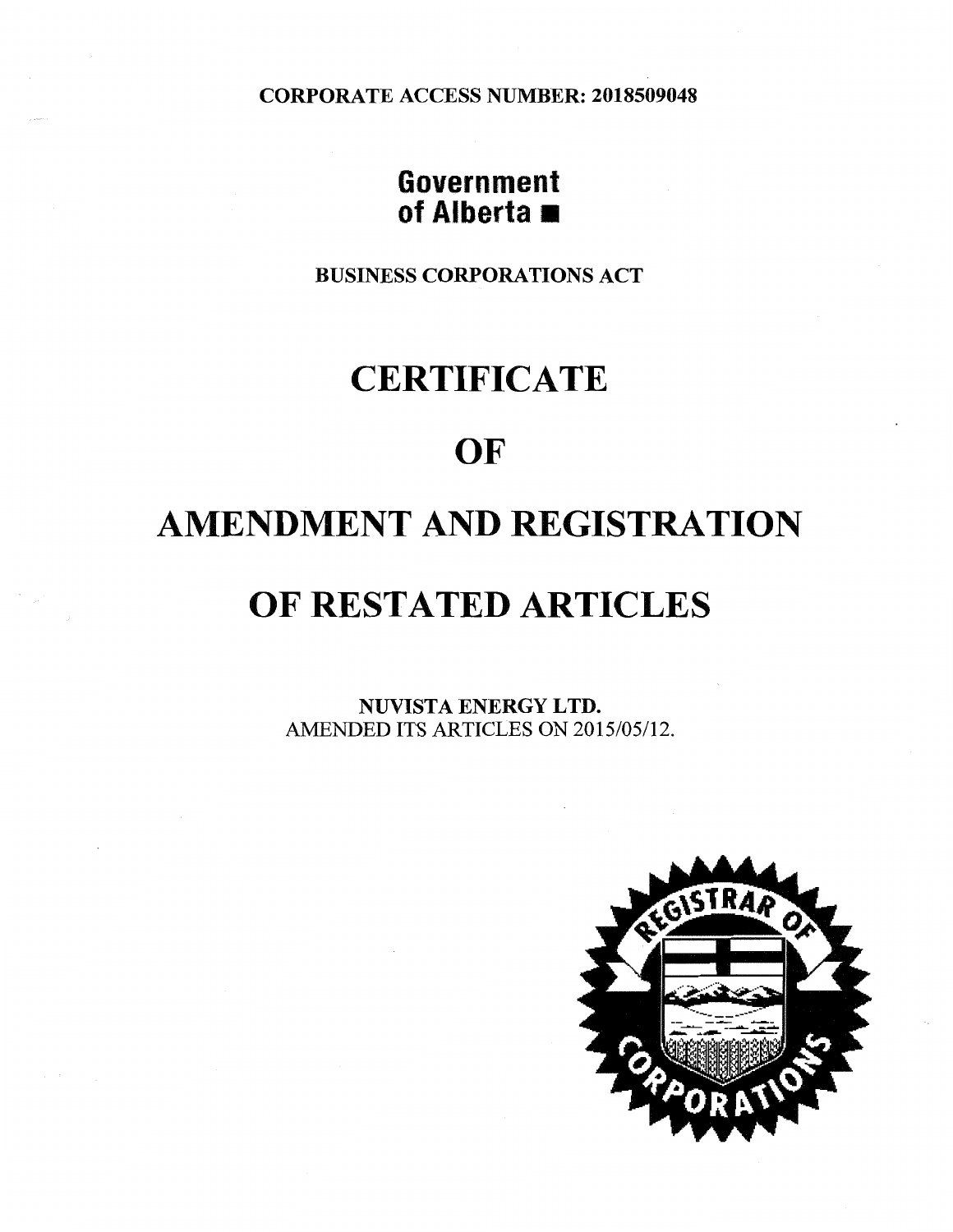## **Name/Structure Change Alberta Corporation - Registration Statement**

## **Alberta Amendment Date: 2015/05/12**

| <b>Service Request Number: 23308279</b> |                                   |  |
|-----------------------------------------|-----------------------------------|--|
| Corporate Access Number: 2018509048     |                                   |  |
| <b>Legal Entity Name:</b>               | NUVISTA ENERGY LTD.               |  |
| <b>French Equivalent Name:</b>          |                                   |  |
| <b>Legal Entity Status:</b>             | Active                            |  |
| <b>Alberta Corporation Type:</b>        | Named Alberta Corporation         |  |
| <b>New Legal Entity Name:</b>           | NUVISTA ENERGY LTD.               |  |
| <b>New French Equivalent Name:</b>      |                                   |  |
| <b>Nuans Number:</b>                    |                                   |  |
| <b>Nuans Date:</b>                      |                                   |  |
| <b>French Nuans Number:</b>             |                                   |  |
| <b>French Nuans Date:</b>               |                                   |  |
| <b>Share Structure:</b>                 | SEE SCHEDULE "A" ATTACHED HERETO. |  |
| <b>Share Transfers Restrictions:</b>    | <b>NONE</b>                       |  |
| <b>Number of Directors:</b>             |                                   |  |
| <b>Min Number Of Directors:</b>         | 3                                 |  |
| <b>Max Number Of Directors:</b>         | 11                                |  |
| <b>Business Restricted To:</b>          | N/A                               |  |
| <b>Business Restricted From:</b>        | N/A                               |  |
| <b>Other Provisions:</b>                | SEE SCHEDULE "B" ATTACHED HERETO. |  |
| <b>BCA Section/Subsection:</b>          | 173(1)(H)                         |  |

Professional Endorsement Provided: Future Dating Required:

### Annual Return

No Records returned

### Attachment

| <b>Attachment Type</b> | Microfilm Bar Code Date Recorded |  |
|------------------------|----------------------------------|--|
|                        |                                  |  |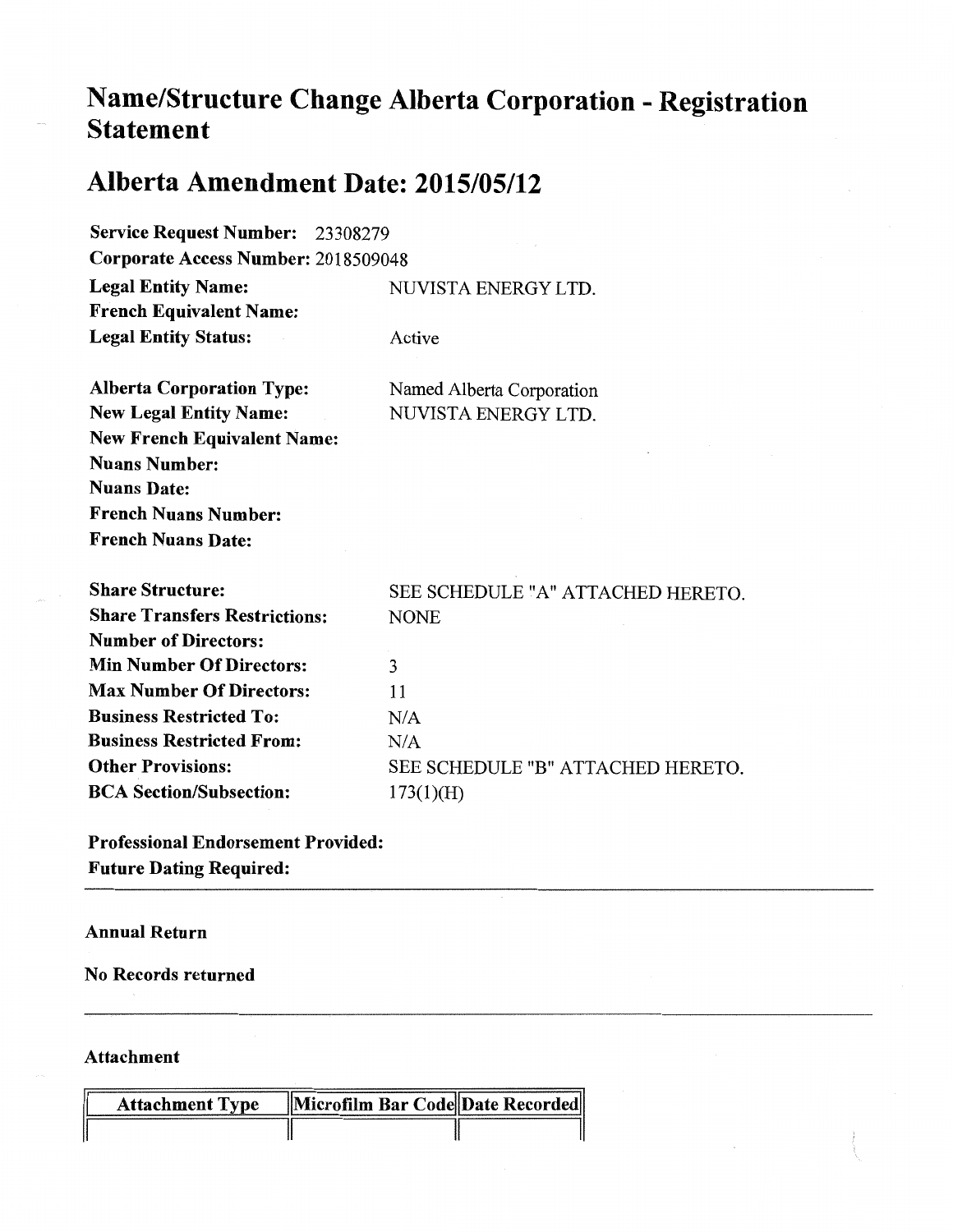| Statutory Declaration                | $\ 10000907115603825\ 2014/09/30$ |                        |
|--------------------------------------|-----------------------------------|------------------------|
| Other Rules or Provisions ELECTRONIC |                                   | $\parallel$ 2014/09/30 |
| Share Structure                      | <b>IELECTRONIC</b>                | $\parallel$ 2014/09/30 |
| Share Structure                      | <b>IELECTRONIC</b>                | $\frac{2015}{05/12}$   |

### **Registration Authorized By:** SHANNON M. GANGL SOLICITOR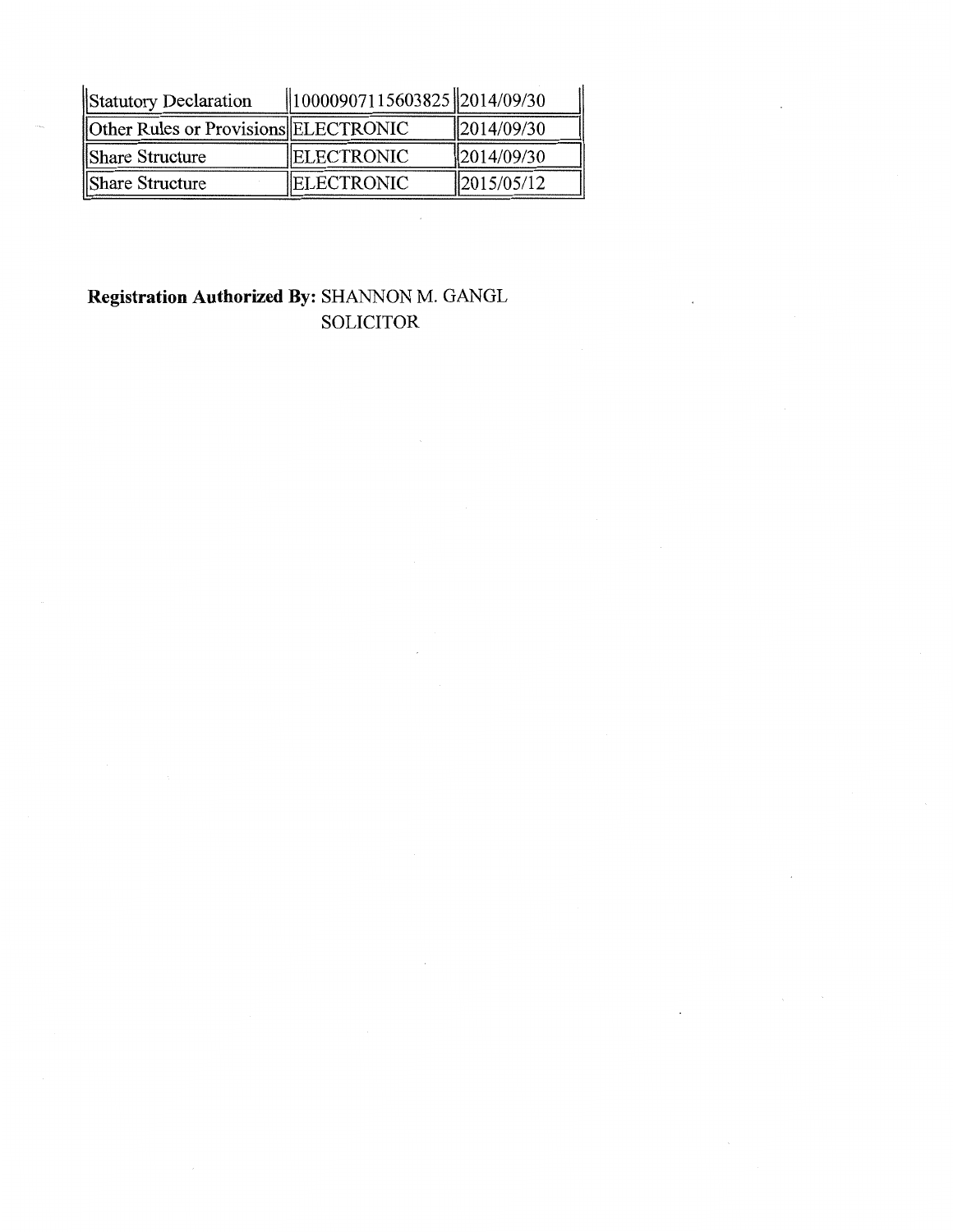#### SCHEDULE "A"

The authorized capital of the Corporation shall consist of an unlimited number of common shares which shares shall have the following rights, privileges, restrictions and conditions:

#### Common Shares

Unlimited number of common shares without nominal or par value to which shares shall be attached the following rights (i) to vote at any meeting of shareholders of the Corporation; (ii) to receive any dividend declared by the Corporation; and (iii) to receive the remaining property of the Corporation upon dissolution.